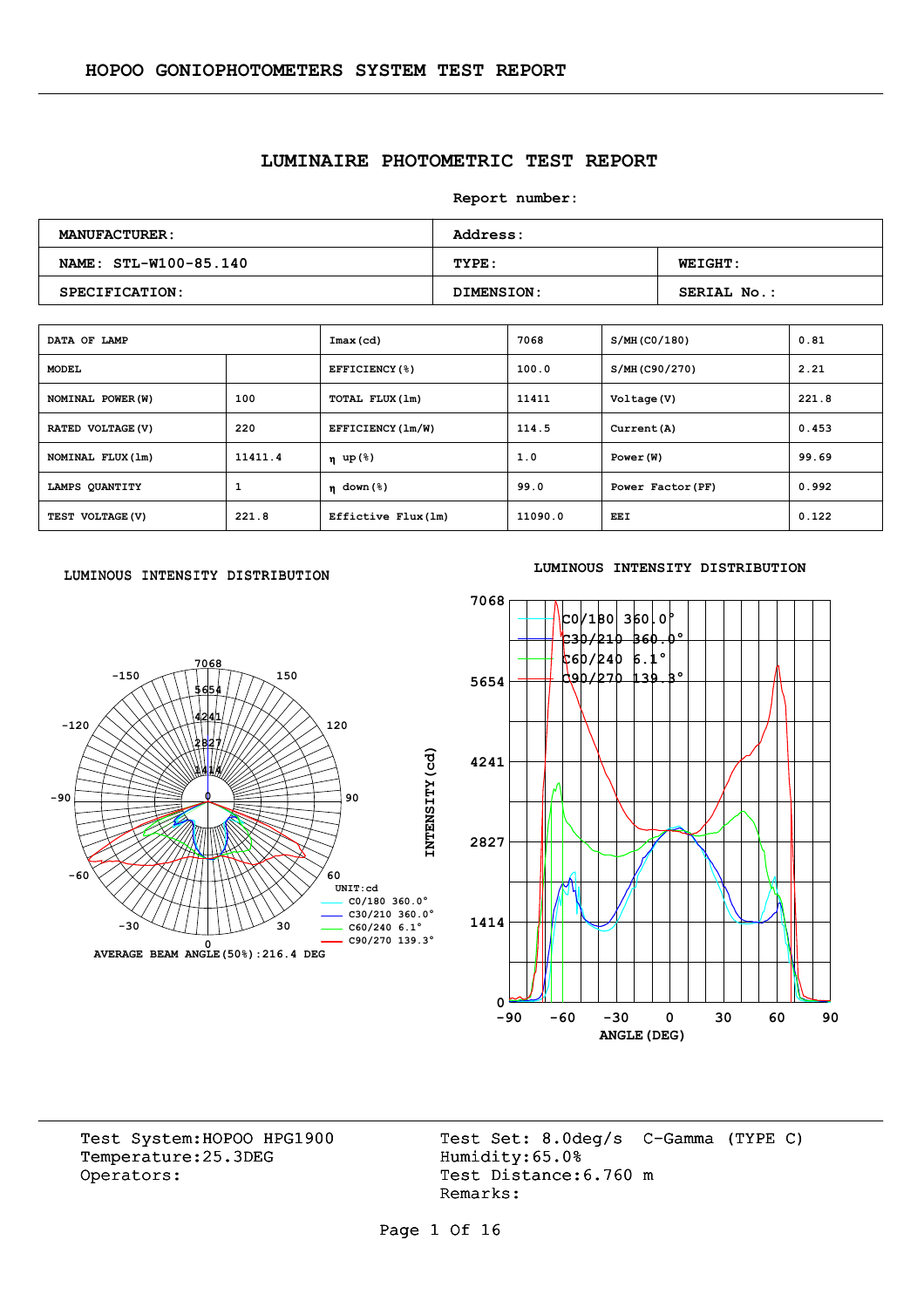## **Color Temperature Data List**

**Report number:** 

| <b>MANUFACTURER:</b>  | <b>Address:</b> |                |  |  |  |  |  |
|-----------------------|-----------------|----------------|--|--|--|--|--|
| NAME: STL-W100-85.140 | TYPE:           | <b>WEIGHT:</b> |  |  |  |  |  |
| <b>SPECIFICATION:</b> | DIMENSION:      | SERIAL No.:    |  |  |  |  |  |

Temperature:25.3DEG Operators: Test Distance: 6.760 m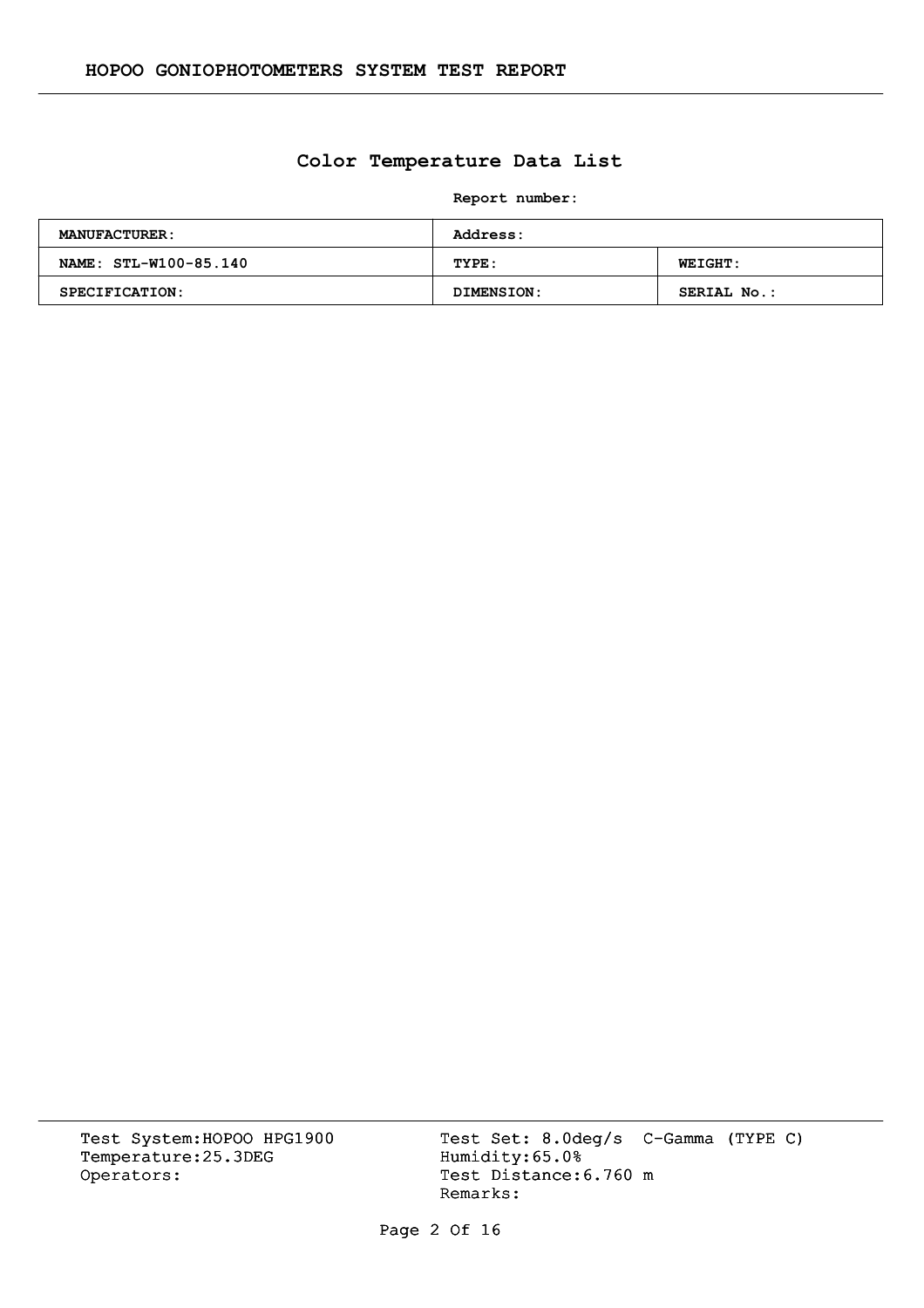#### **AVERAGE AND CENTER E Figure**

**Report number:** 

| <b>MANUFACTURER:</b>  | <b>Address:</b> |                    |  |  |  |  |  |
|-----------------------|-----------------|--------------------|--|--|--|--|--|
| NAME: STL-W100-85.140 | TYPE:           | <b>WEIGHT:</b>     |  |  |  |  |  |
| SPECIFICATION:        | DIMENSION:      | <b>SERIAL No.:</b> |  |  |  |  |  |



Angle:46.1deg

Temperature:25.3DEG Operators: Test Distance: 6.760 m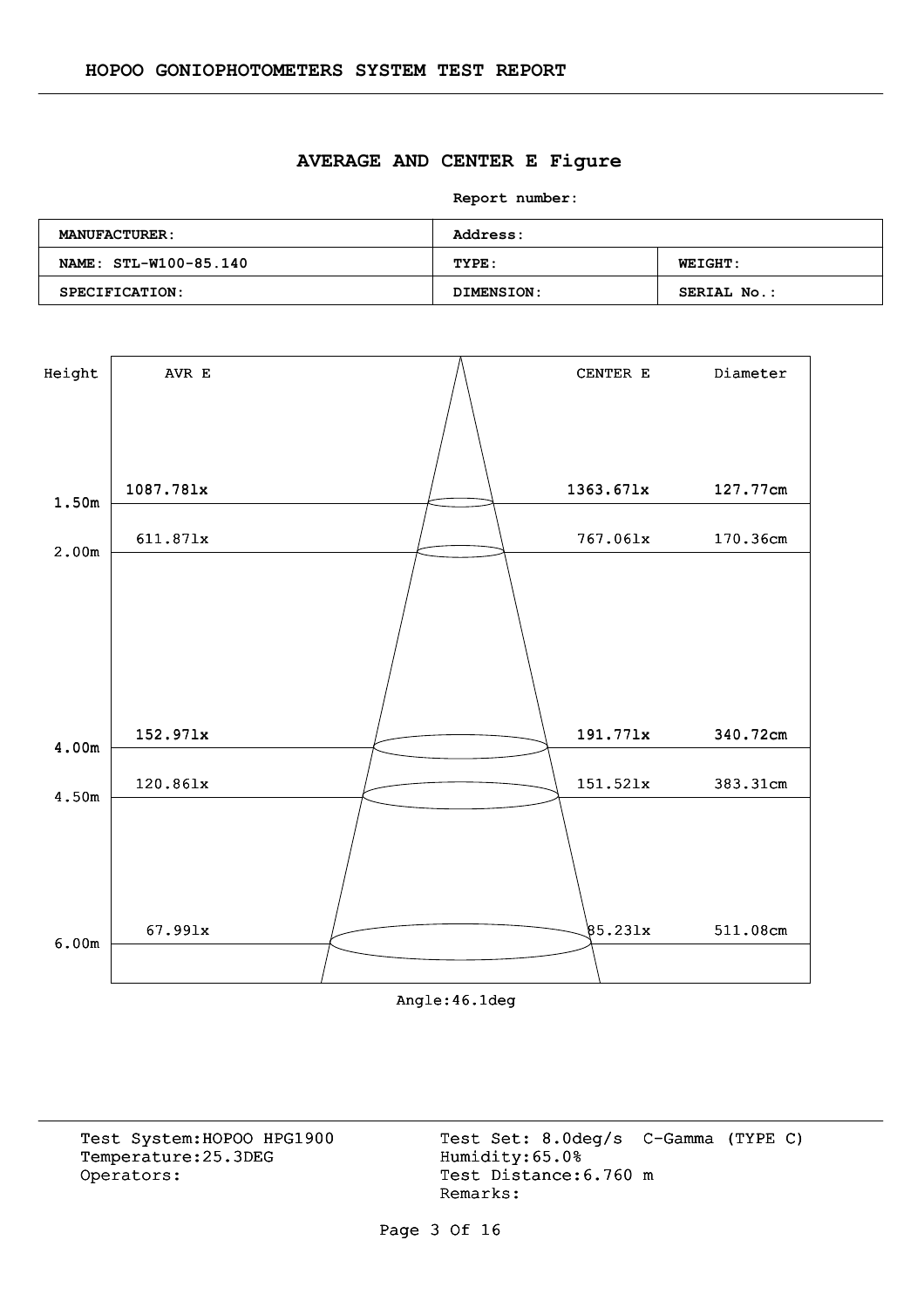# **ZONAL FLUX DIAGRAM**

#### **Report number:**

| <b>MANUFACTURER:</b>  | <b>Address:</b> |                |  |  |  |  |  |
|-----------------------|-----------------|----------------|--|--|--|--|--|
| NAME: STL-W100-85.140 | TYPE:           | <b>WEIGHT:</b> |  |  |  |  |  |
| SPECIFICATION:        | DIMENSION:      | SERIAL No.:    |  |  |  |  |  |

| γ     | CO.   | C45   | C90   | C <sub>135</sub> | C180                  | C <sub>225</sub> | C <sub>270</sub> | C315  | γ           | zone     | total |
|-------|-------|-------|-------|------------------|-----------------------|------------------|------------------|-------|-------------|----------|-------|
| 5.0   | 2912  | 2934  | 3020  | 3027             | 3100                  | 3042             | 3004             | 2908  | $0 - 5$     | 71.83    | 71.83 |
| 10.0  | 2679  | 2796  | 3043  | 3015             | 2991                  | 2977             | 2958             | 2762  | $5 - 10$    | 210.5    | 282.4 |
| 15.0  | 2400  | 2651  | 3040  | 2968             | 2797                  | 2874             | 2982             | 2631  | $10 - 15$   | 337.3    | 619.7 |
| 20.0  | 2012  | 2441  | 3126  | 2885             | 2543                  | 2792             | 3140             | 2486  | $15 - 20$   | 448.3    | 1068  |
| 25.0  | 1711  | 2246  | 3325  | 2849             | 2223                  | 2681             | 3368             | 2381  | $20 - 25$   | 550.3    | 1619  |
| 30.0  | 1397  | 2085  | 3625  | 2819             | 1838                  | 2570             | 3698             | 2316  | $25 - 30$   | 644.0    | 2263  |
| 35.0  | 1263  | 1988  | 3974  | 2813             | 1488                  | 2469             | 4047             | 2269  | $30 - 35$   | 735.5    | 2998  |
| 40.0  | 1284  | 1995  | 4378  | 2811             | 1388                  | 2411             | 4264             | 2322  | $35 - 40$   | 835.9    | 3834  |
| 45.0  | 1369  | 2068  | 4762  | 2848             | 1384                  | 2331             | 4350             | 2370  | $40 - 45$   | 949.2    | 4783  |
| 50.0  | 1689  | 2266  | 5179  | 2847             | 1417                  | 2161             | 4539             | 2403  | $45 - 50$   | 1065     | 5849  |
| 55.0  | 2259  | 2606  | 5595  | 2740             | 1830                  | 1841             | 4909             | 2763  | $50 - 55$   | 1206     | 7055  |
| 60.0  | 1994  | 2767  | 6539  | 2633             | 1992                  | 1743             | 5898             | 3014  | $55 - 60$   | 1364     | 8419  |
| 65.0  | 1191  | 2687  | 6751  | 2157             | 1045                  | 1327             | 5218             | 2738  | $60 - 65$   | 1435     | 9854  |
| 70.0  | 107.2 | 1413  | 4103  | 874.6            | 393.5                 | 535.3            | 2003             | 1467  | $65 - 70$   | 1004     | 10857 |
| 75.0  | 29.31 | 420.3 | 546.6 | 108.4            | 27.04                 | 56.21            | 113.8            | 417.3 | $70 - 75$   | 347.6    | 11205 |
| 80.0  | 22.40 | 52.32 | 72.85 | 36.92            | 18.46                 | 29.51            | 55.67            | 49.55 | $75 - 80$   | 49.46    | 11255 |
| 85.0  | 16.97 | 32.67 | 82.03 | 29.81            | 21.52                 | 26.40            | 35.53            | 44.66 | $80 - 85$   | 20.56    | 11275 |
| 90.0  | 12.63 | 30.75 | 53.40 | 27.78            | 7.305                 | 21.07            | 28.82            | 40.77 | $85 - 90$   | 17.51    | 11293 |
| 95.0  | 11.45 | 22.01 | 53.50 | 17.67            | 6.021                 | 14.65            | 21.02            | 24.97 | $90 - 95$   | 13.17    | 11306 |
| 100.0 | 10.85 | 13.91 | 29.51 | 13.91            | 7.601                 | 12.83            | 21.22            | 15.00 | $95 - 100$  | 10.15    | 11316 |
| 105.0 | 11.25 | 12.19 | 18.85 | 15.15            | 8.785                 | 14.26            | 23.49            | 13.27 | $100 - 105$ | 7.694    | 11324 |
| 110.0 | 12.14 | 13.08 | 19.84 | 16.43            | 10.06                 | 15.69            | 25.46            | 15.00 | $105 - 110$ | 7.836    | 11332 |
| 115.0 | 12.63 | 14.46 | 21.71 | 17.07            | 10.56                 | 16.28            | 26.16            | 16.28 | $110 - 115$ | 8.185    | 11340 |
| 120.0 | 13.03 | 15.35 | 22.31 | 17.76            | 11.45                 | 16.88            | 26.94            | 17.37 | $115 - 120$ | 8.272    | 11348 |
| 125.0 | 13.91 | 16.53 | 22.90 | 18.60            | 11.94                 | 18.16            | 27.44            | 18.75 | $120 - 125$ | 8.285    | 11356 |
| 130.0 | 14.80 | 17.62 | 23.59 | 19.15            | 13.03                 | 18.70            | 27.54            | 19.99 | $125 - 130$ | 8.155    | 11364 |
| 135.0 | 16.09 | 18.70 | 24.18 | 19.99            | 14.01                 | 19.59            | 28.23            | 20.53 | $130 - 135$ | 7.914    | 11372 |
| 140.0 | 17.67 | 19.44 | 24.58 | 20.28            | 16.09                 | 20.33            | 28.33            | 21.27 | 135-140     | 7.567    | 11380 |
| 145.0 | 18.85 | 20.13 | 23.59 | 20.48            | 17.57                 | 20.53            | 27.24            | 21.91 | $140 - 145$ | 6.995    | 11387 |
| 150.0 | 20.43 | 20.78 | 22.70 | 20.18            | 18.46                 | 20.33            | 25.76            | 21.66 | $145 - 150$ | 6.209    | 11393 |
| 155.0 | 21.32 | 21.37 | 22.40 | 20.33            | 20.03                 | 20.68            | 25.07            | 22.01 | $150 - 155$ | 5.385    | 11398 |
| 160.0 | 22.50 | 21.81 | 22.21 | 20.38            | 21.22                 | 21.02            | 24.28            | 22.11 | $155 - 160$ | 4.533    | 11403 |
| 165.0 | 23.98 | 22.40 | 22.31 | 20.97            | 22.11                 | 21.37            | 23.69            | 22.35 | $160 - 165$ | 3.629    | 11407 |
| 170.0 | 24.77 | 22.85 | 22.01 | 21.22            | 22.01                 | 21.56            | 23.09            | 22.16 | 165-170     | 2.647    | 11409 |
| 175.0 | 24.18 | 22.40 | 21.71 | 21.37            | 22.60                 | 21.56            | 22.80            | 21.81 | $170 - 175$ | 1.586    | 11411 |
| 180.0 | 23.69 | 21.96 | 21.81 | 21.66            | 23.59                 | 21.91            | 22.50            | 21.42 | $175 - 180$ | 0.529    | 11411 |
| DEG   |       |       |       |                  | LUMINOUS INTENSITY:cd |                  |                  |       |             | UNIT: 1m |       |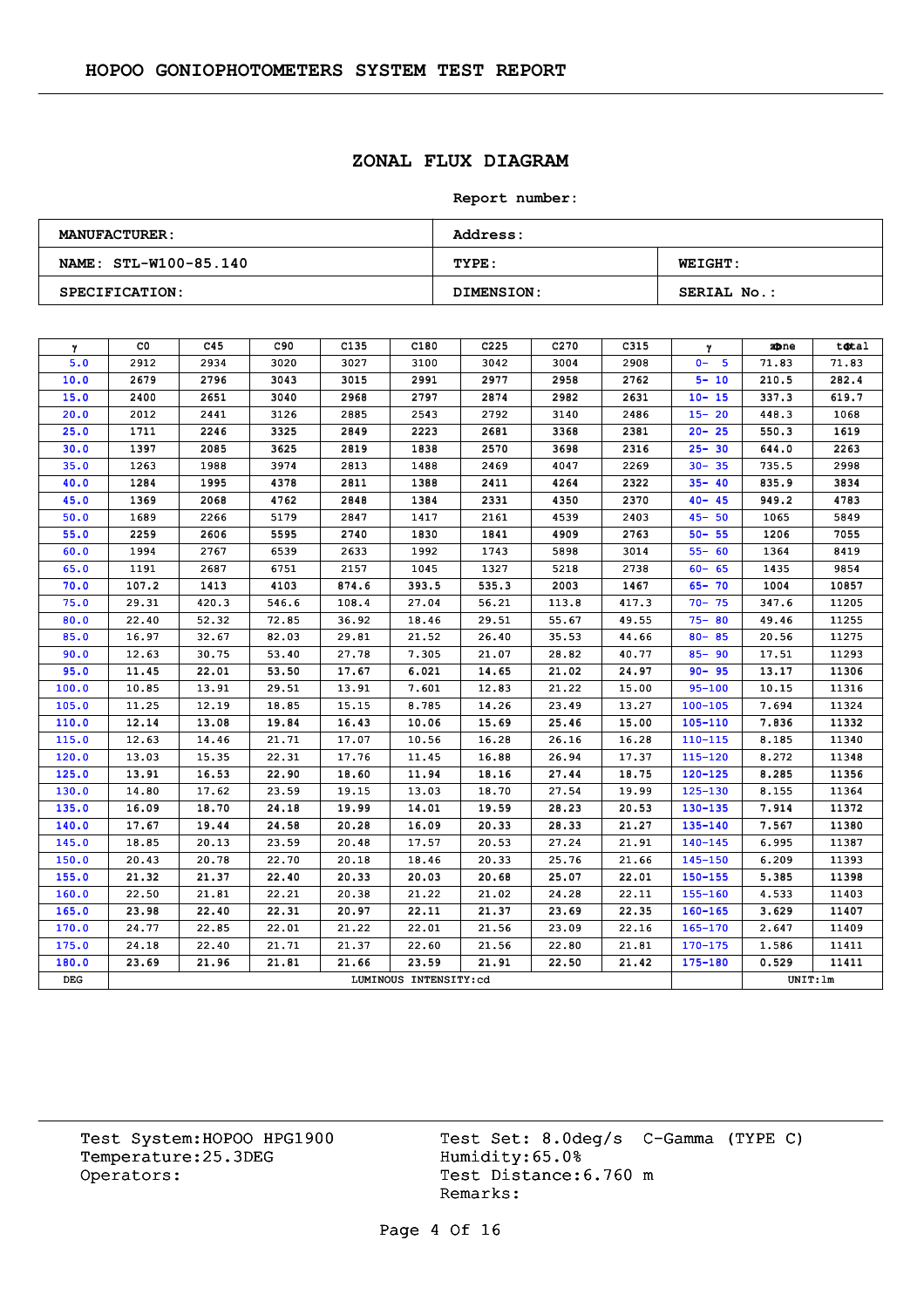#### **LUMINANCE LIMITATION CURVES**

**Report number:** 

| <b>MANUFACTURER:</b>  | Address:   |                    |  |  |  |  |  |
|-----------------------|------------|--------------------|--|--|--|--|--|
| NAME: STL-W100-85.140 | TYPE:      | <b>WEIGHT:</b>     |  |  |  |  |  |
| SPECIFICATION:        | DIMENSION: | <b>SERIAL No.:</b> |  |  |  |  |  |



| LUMINANCE cd/(m2) |        |         |  |  |  |  |  |  |
|-------------------|--------|---------|--|--|--|--|--|--|
| G (DEG)           | CO/180 | C90/270 |  |  |  |  |  |  |
| 85                | 1948   | 9412    |  |  |  |  |  |  |
| 80                | 1290   | 4195    |  |  |  |  |  |  |
| 75                | 1133   | 21119   |  |  |  |  |  |  |
| 70                | 3135   | 119949  |  |  |  |  |  |  |
| 65                | 28177  | 159733  |  |  |  |  |  |  |
| 60                | 39888  | 130783  |  |  |  |  |  |  |
| 55                | 39377  | 97553   |  |  |  |  |  |  |
| 50                | 26269  | 80567   |  |  |  |  |  |  |
| 45                | 19364  | 67351   |  |  |  |  |  |  |

Temperature:25.3DEG Operators: Test Distance: 6.760 m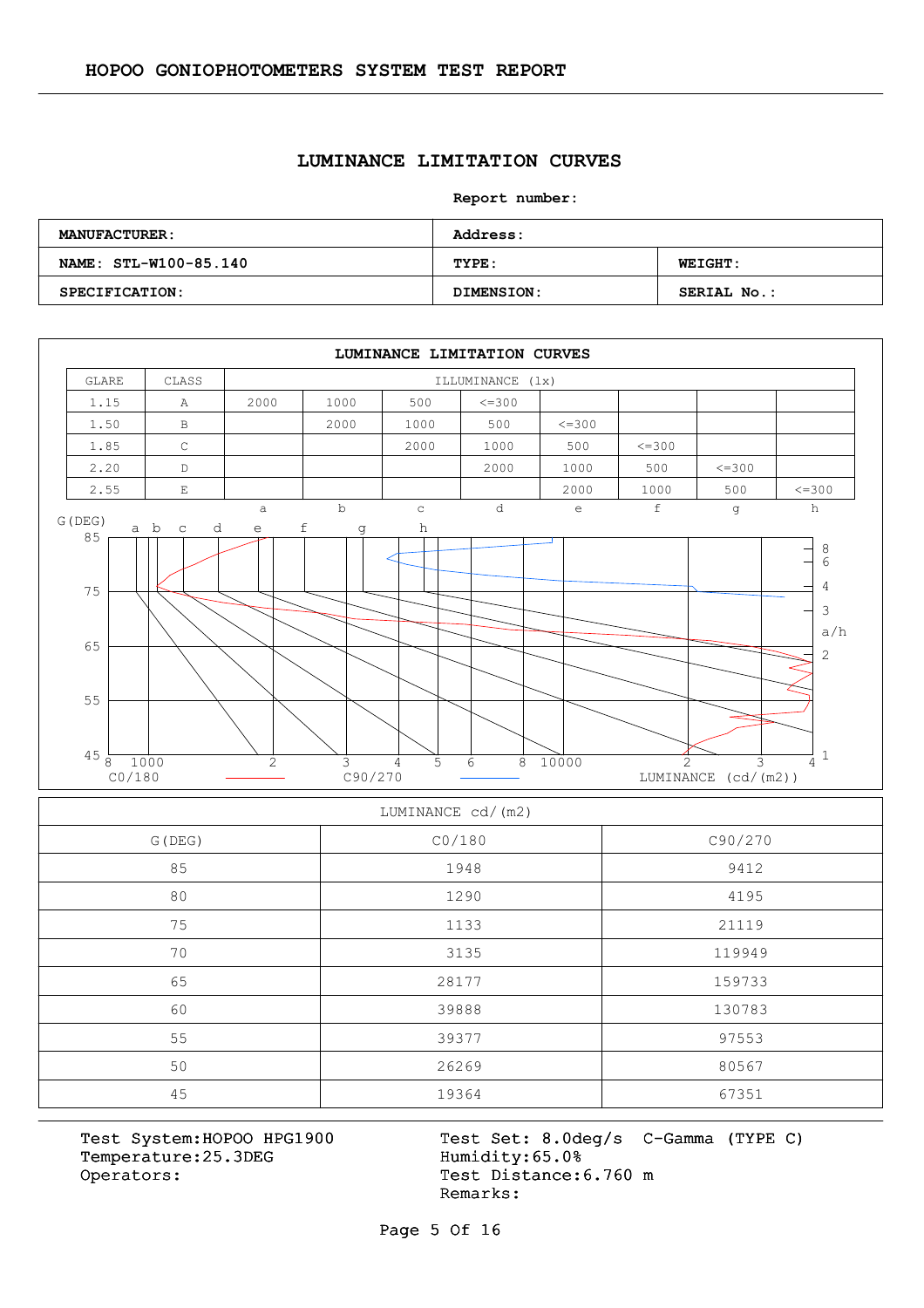# **ISOCANDELA DIAGRAM**

**Report number:** 

| <b>MANUFACTURER:</b>  | <b>Address:</b> |                    |  |  |  |  |  |
|-----------------------|-----------------|--------------------|--|--|--|--|--|
| NAME: STL-W100-85.140 | TYPE:           | <b>WEIGHT:</b>     |  |  |  |  |  |
| <b>SPECIFICATION:</b> | DIMENSION:      | <b>SERIAL No.:</b> |  |  |  |  |  |



Temperature:25.3DEG Operators: Test Distance: 6.760 m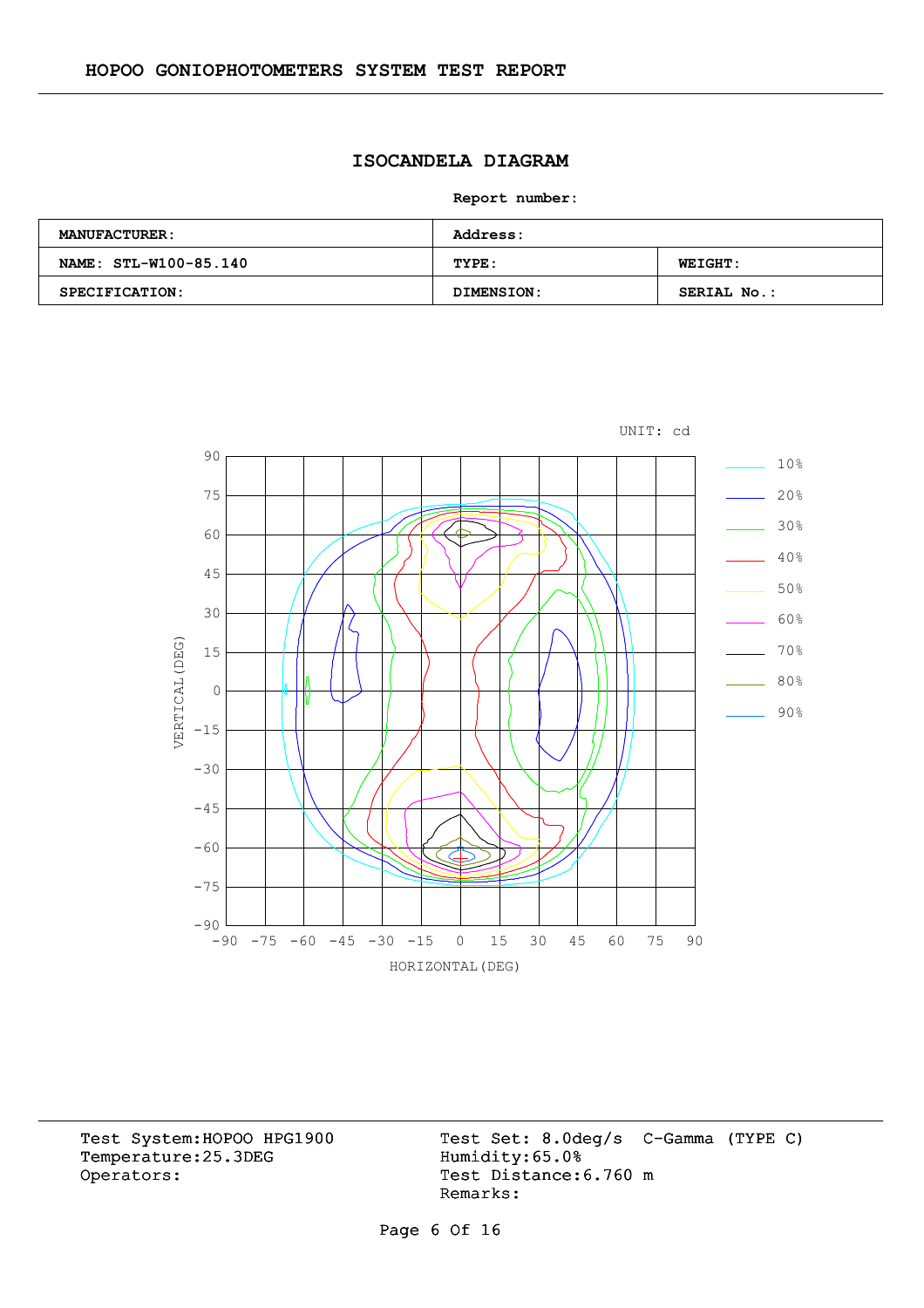# **ISOLUX DIAGRAM**

**Report number:** 

| <b>MANUFACTURER:</b>  | <b>Address:</b> |                    |  |  |  |  |  |
|-----------------------|-----------------|--------------------|--|--|--|--|--|
| NAME: STL-W100-85.140 | TYPE:           | <b>WEIGHT:</b>     |  |  |  |  |  |
| SPECIFICATION:        | DIMENSION:      | <b>SERIAL No.:</b> |  |  |  |  |  |



Temperature:25.3DEG Operators: Test Distance: 6.760 m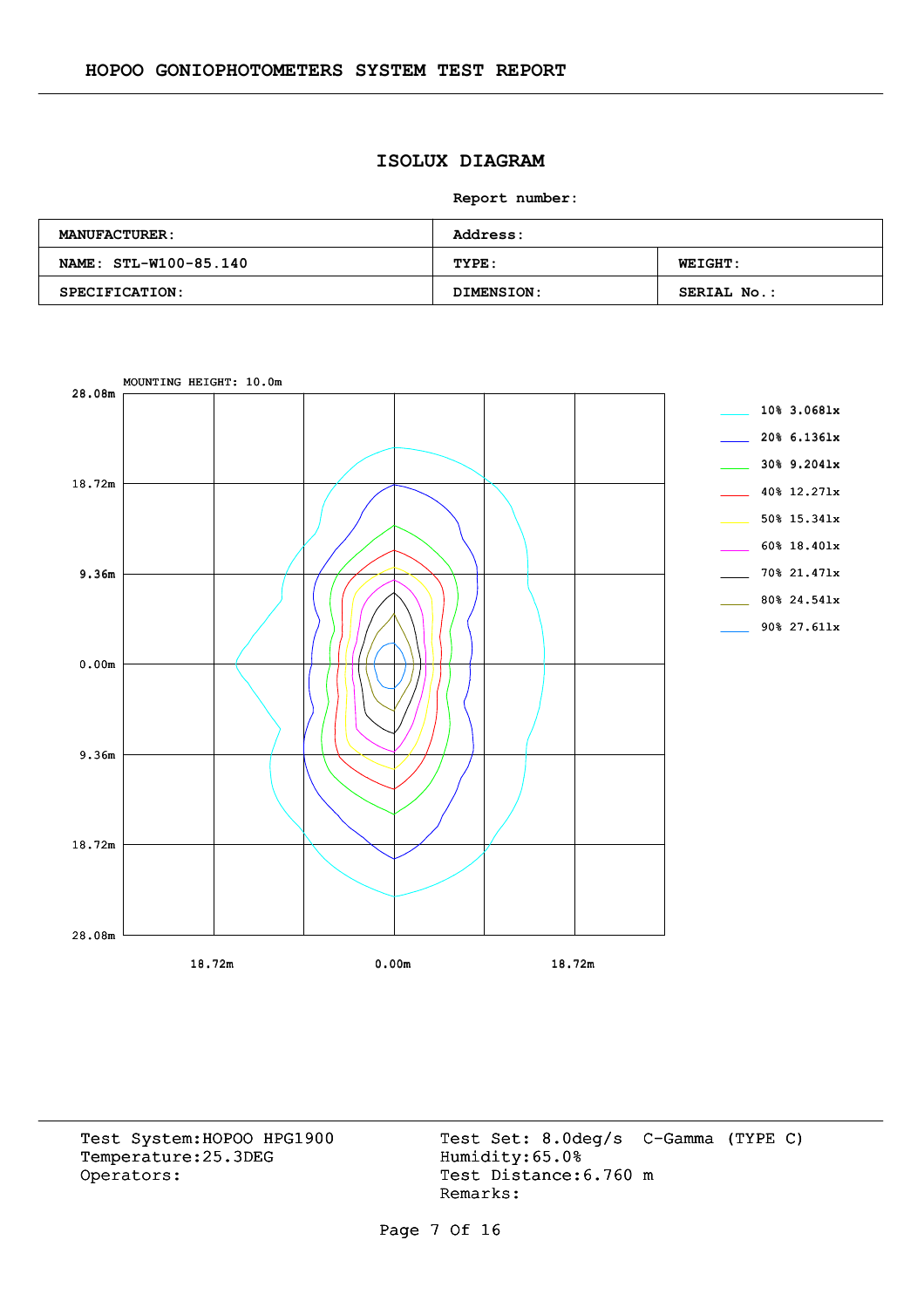# **AREA LUMINOUS FLUX**

**Report number:** 

| <b>MANUFACTURER:</b>  | Address:   |                    |  |  |  |  |  |
|-----------------------|------------|--------------------|--|--|--|--|--|
| NAME: STL-W100-85.140 | TYPE:      | <b>WEIGHT:</b>     |  |  |  |  |  |
| SPECIFICATION:        | DIMENSION: | <b>SERIAL No.:</b> |  |  |  |  |  |

| 90             | UNIT:lm<br>AREA FLUX DIAGRAM |      |                |      |      |                |      |       |                  |      |      |      |      |          | $\Phi$ t | $\Phi$ a |      |      |       |       |
|----------------|------------------------------|------|----------------|------|------|----------------|------|-------|------------------|------|------|------|------|----------|----------|----------|------|------|-------|-------|
| 80             | 0.03                         | 0.12 | 0.24           | 0.39 | 0.55 | 0.71           | 0.85 | 0.98  | 1,10             | 1.14 | 1.09 | 1.01 | 0.97 | 0.93     | 0.84     | 0.57     | 0.25 | 0.05 | 11.8  | 0.00  |
| 70             | 0.04                         | 0.16 | 0.32           | 0.51 | 0.69 | 0.94           | 1.89 | 5.10  | 9.46             | 13.5 | 15.4 | 13.7 | 6.23 | 1.47     | 0.93     | 0.61     | 0.27 | 0.06 | 71.3  | 42.0  |
| 60             | 0.04                         | 0.18 | 0.38           | 1.01 | 5.41 | 14.4           | 32.9 | 75.4  | 121              | 134  | 114  | 89.7 | 52.3 | 17.0     | 2.16     | 0.61     | 0.28 | 0.06 | 661   | 637   |
| 50             | 0.05                         | 0.19 | 0.67           | 8.09 | 25.0 | 41.4           | 59.4 | 99.7  | 137              | 144  | 125  | 106  | 80.8 | 43.7     | 8.16     | 0.72     | 0.28 | 0.06 | 881   | 869   |
| 40             | 0.05                         | 0.20 | 3.00           | 20.1 | 35.7 | 47.8           | 74.5 | 104   | 125              | 125  | 107  | 85.9 | 67.8 | 50.3     | 22.1     | 2.06     | 0.28 | 0.06 | 871   | 864   |
|                | 0.05                         | 0.24 | 7.15           | 27.5 | 32.6 | 48.2           | 75.6 | 101   | 115              | 114  | 96.6 | 74.5 | 51.3 | 43.4     | 31.4     | 5.94     | 0.29 | 0.06 | 825   | 819   |
| 30             | 0.05                         | 0.32 | 11.1           | 30.0 | 30.9 | 39.6           | 64.7 | 87.4  | 98.6             | 96.3 | 81.2 | 59.2 | 39.0 | 35.2     | 35.0     | 10.5     | 0.32 | 0.06 | 720   | 716   |
|                | 0.05                         | 0.44 | 14.0           | 30.6 | 30.3 | 38.5           | 60.0 | 80.7  | 90.1             | 86.6 | 71.6 | 50.3 | 35.3 | 32.0     | 35.2     | 13.7     | 0.37 | 0.06 | 670   | 667   |
|                | 0.05                         | 0.54 | 15.4           | 31.0 | 30.0 | 39.1           | 61.9 | 81.5  | 91.1             | 86.2 | 70.1 | 48.9 | 33.5 | 30.5     | 35.1     | 14.8     | 0.38 | 0.05 | 671   | 667   |
| VERTICAL (DEG) | 0.05                         | 0.59 | 15.5           | 31.1 | 30.6 | 40.8           | 63.2 | 82.5  | 91.6             | 87.1 | 70.2 | 48.1 | 32.7 | 30.5     | 35.2     | 14.8     | 0.37 | 0.05 | 676   | 673   |
|                | 0.05                         | 0.58 | 14.5           | 30.6 | 31.8 | 43.5           | 64.8 | 84.1  | 92.4             | 86.8 | 69.6 | 47.0 | 33.3 | 32.2     | 35.4     | 13.6     | 0.36 | 0.05 | 681   | 678   |
|                | 0.05                         | 0.51 | 12.2           | 29.7 | 32.4 | 46.0           | 73.5 | 94.5  | 100              | 93.1 | 73.7 | 52.3 | 36.4 | 36.4     | 34.9     | 10.4     | 0.30 | 0.05 | 728   | 723   |
| $-30$          | 0.05                         | 0.34 | 8.65           | 28.0 | 34.4 | 58.7           | 90.4 | 112   | 118              | 109  | 84.7 | 62.9 | 48.1 | 43.6     | 31.6     | 5.76     | 0.25 | 0.05 | 838   | 832   |
| $-40$          | 0.05                         | 0.22 | 4.41           | 23.5 | 42.3 | 69.3           | 106  | 129   | 140              | 131  | 101  | 76.2 | 63.1 | 48.6     | 21.6     | 1.95     | 0.23 | 0.05 | 959   | 951   |
| $-50$          | 0.05                         | 0.19 | 1.38           | 11.8 | 36.0 | 67.8           | 105  | 138   | 162              | 156  | 124  | 95.5 | 74.8 | 41.8     | 7.73     | 0.60     | 0.22 | 0.05 | 1022  | 1011  |
| $-60$          |                              | 0.18 | 0.39           | 2.21 |      | 27.5           | 60.7 |       | 165              | 170  | 133  | 90.5 | 49.5 | 16.4     |          | 0.46     | 0.20 | 0.05 |       | 823   |
| $-70$          | 0.04                         |      |                |      | 10.1 |                |      | 115   |                  |      |      |      |      |          | 2.09     |          |      |      | 843   |       |
| $-80$          | 0.04                         | 0.16 | 0.31           | 0.52 | 0.90 | 1.64           | 5.75 | 17.6  | 32.0             | 35.4 | 26.5 | 16.9 | 7.56 | 1.92     | 0.69     | 0.38     | 0.17 | 0.04 | 149   | 113   |
| $-90$          | 0.03                         | 0.13 | 0.26           | 0.43 | 0.63 | 0.85           | 1.17 | 1.58  | 1.97             | 1.99 | 1.63 | 1.23 | 0.92 | 0.69     | 0.47     | 0.29     | 0.15 | 0.04 | 14.4  | 0.00  |
| -90            | -80                          |      | $-70$<br>$-60$ |      | -50  | $-40$<br>$-30$ |      | $-20$ | HORIZONTAL (DEG) |      |      | 20   | 30   | 40<br>50 | 60       | 70       | 80   |      | 90    |       |
| Φt             | 0.83                         | 5.25 | 110            | 308  | 411  | 628            | 1002 | 1409  | 1692             | 1672 | 1368 | 1020 | 714  | 507      | 341      | 98.0     | 4.94 | 0.96 | 11411 |       |
| $\Phi$ a       | 0.00                         | 0.00 | 88.5           | 291  | 397  | 614            | 991  | 1398  | 1680             | 1660 | 1358 | 1011 | 705  | 492      | 324      | 75.0     | 0.00 | 0.00 |       | 11090 |

Temperature:25.3DEG Operators: Test Distance: 6.760 m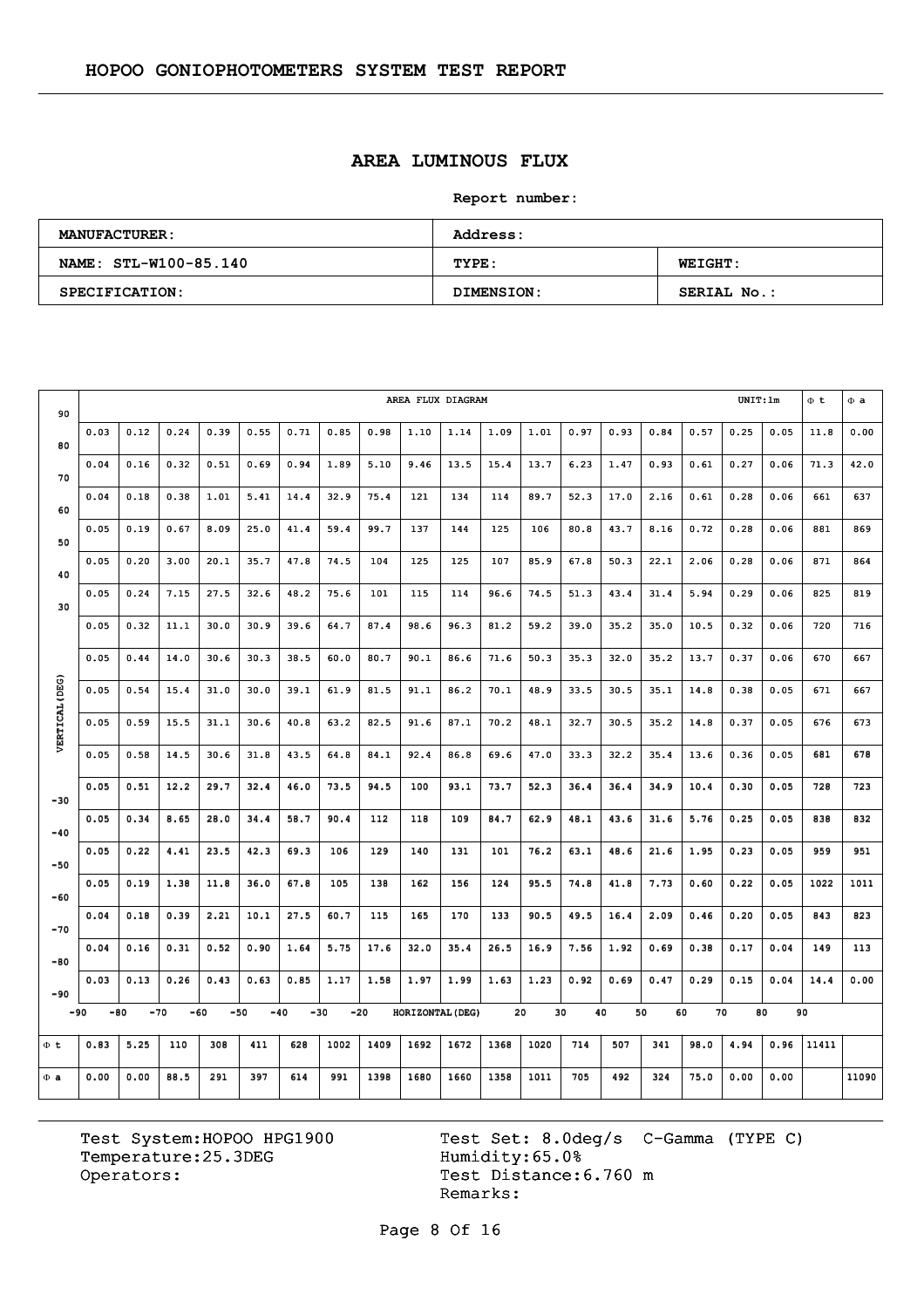#### **CU AND LUMINAIRE BUDGETARY ESTIMATE DIAGRAM**

**Report number: NAME: STL-W100-85.140 TYPE: WEIGHT:** SPECIFICATION: DIMENSION: SERIAL No.: **MANUFACTURER:** Address: ρcc w ρ ρfc RCR RCR:Room Cavity Ratio Coefficients of Utilization (CU) 80% 50% 30% 50% 30% 10% 20% 70% 50% 30% 50% 30% 10% 20% 50% 50% 30% 50% 30% 10% 20% 30% 50% 30% 50% 30% 10% 20% 10% 50% 30% 50% 30% 10% 20% 0  $\mathbf{0}$ 0 0.0 1.0 2.0 3.0 4.0 5.0 6.0 7.0 8.0 9.0 10.0 1.19 1.04 .89 .77 .67 .59 .52 .47 .42 .38 .35 1.19 .99 .82 .68 .57 .49 .42 .37 .33 .30 .27 1.19 .96 .76 .61 .50 .42 .36 .31 .27 .24 .21 1.16 1.01 .87 .75 .65 .57 .51 .46 .41 .38 .35 1.16 .97 .81 .67 .57 .48 .42 .37 .33 .29 .27 1.16 .94 .75 .61 .50 .42 .35 .31 .27 .24 .21 1.11 .97 .83 .72 .63 .55 .49 .44 .40 .36 .34 1.11 .94 .78 .65 .55 .47 .41 .36 .32 .29 .26 1.11 .91 .73 .59 .49 .41 .35 .30 .27 .24 .21 1.06 .93 .80 .69 .60 .53 .47 .42 .39 .35 .32 1.06 .90 .75 .63 .54 .46 .40 .35 .31 .28 .26 1.06 .88 .71 .58 .48 .40 .35 .30 .26 .23 .21 1.01 .89 .77 .66 .58 .51 .45 .41 .37 .34 .31 1.01 .87 .73 .61 .52 .45 .39 .35 .31 .28 .25 1.01 .85 .69 .57 .47 .40 .34 .30 .26  $.23$ .21 .99 .83 .67 .55 .45 .38 .32 .27 .24 .21 .19 AREA(m2)  $210$  20 30 40 50 70 100 200 300 500 700 1k 2k 3k 4k 5k 7k 3 4 5 6 7 8 9 10 20 30 40 50 LAMPS **LAMPS LIMINAIRE BUDGETARY DIAGRAM**  $5/14$ 6 H=7 4 5 6 H=7 CONDITIONS FLUX 5000lm FLUX 5000lm FACTOR 0.70 Hdown 0.00m Hdown 0.00m Hwork 0.00m Hwork 0.00m Ework(AVE)  $\vert$  1001x  $\rho(\%)$  | cc | w | fc  $70 \mid 50 \mid 30$  $50 \mid 30 \mid 20$ 

Temperature: 25.3DEG Humidity: 65.0% Operators: Test Distance: 6.760 m

Test System:HOPOO HPG1900 Test Set: 8.0deg/s C-Gamma (TYPE C) Remarks: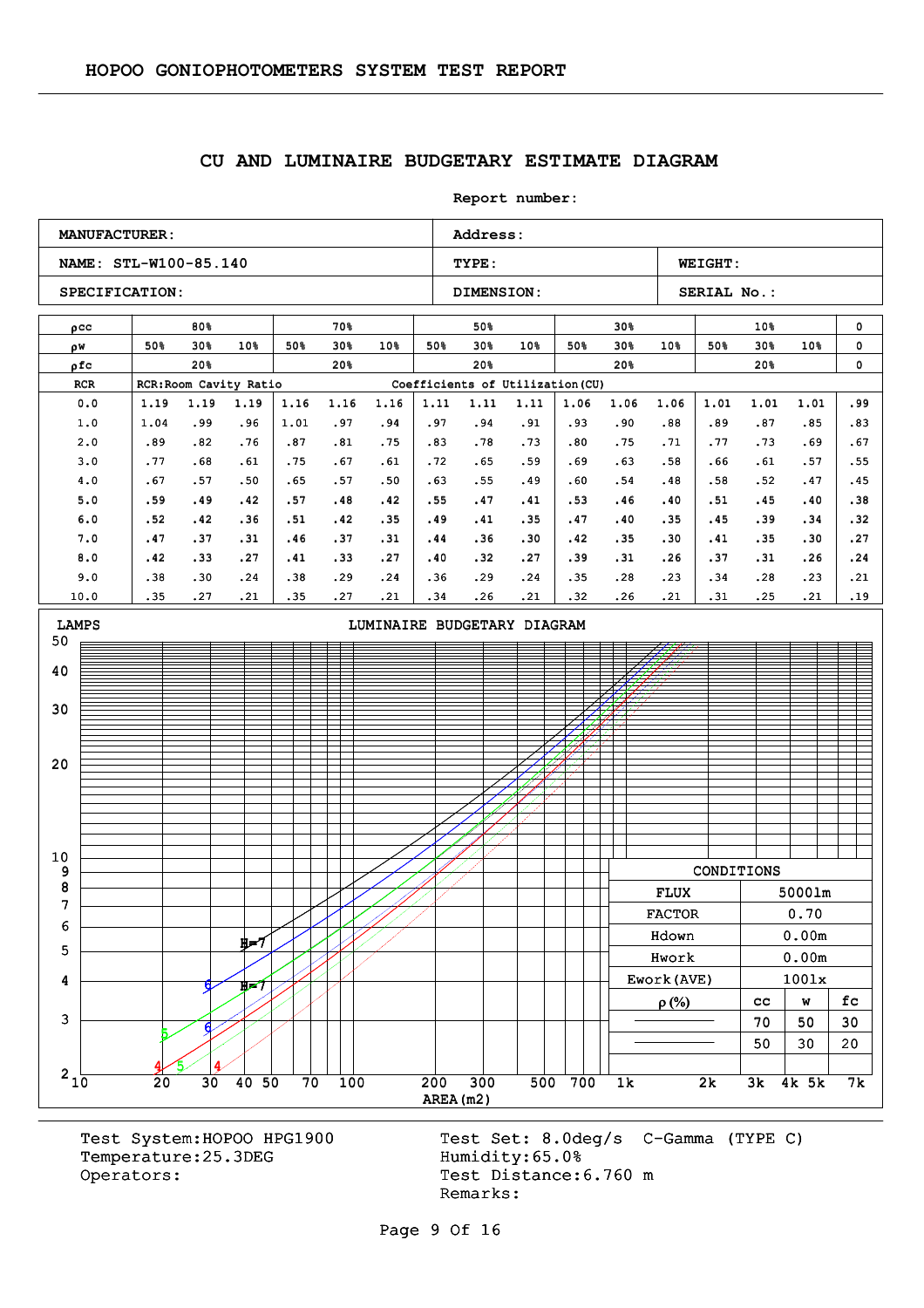### **WEC AND CCEC**

**Report number:** 

| <b>MANUFACTURER:</b>  | <b>Address:</b> |                |
|-----------------------|-----------------|----------------|
| NAME: STL-W100-85.140 | TYPE:           | <b>WEIGHT:</b> |
| SPECIFICATION:        | DIMENSION:      | SERIAL No.:    |

| ρCC        |      | 80%             |                        |      | 70월                             |             |      | 50%  |                 |      | 30 <sub>8</sub> |      |      | 10 <sub>8</sub> |      | 0        |
|------------|------|-----------------|------------------------|------|---------------------------------|-------------|------|------|-----------------|------|-----------------|------|------|-----------------|------|----------|
| ΩW         | 50%  | 30 <sub>8</sub> | 10%                    | 50%  | 30%                             | 10%         | 50%  | 30%  | 10 <sub>8</sub> | 50%  | 30%             | 10%  | 50%  | 30%             | 10%  | $\Omega$ |
| ρfc        |      | 20 <sub>8</sub> |                        |      | 20%                             |             |      | 20%  |                 |      | 20%             |      |      | 20 <sub>8</sub> |      | $\Omega$ |
| <b>RCR</b> |      |                 | RCR: Room Cavity Ratio |      | Wall Exitance Coeffcients (WEC) |             |      |      |                 |      |                 |      |      |                 |      |          |
| 0.0        |      |                 |                        |      |                                 |             |      |      |                 |      |                 |      |      |                 |      |          |
| 1.0        | .308 | .175            | .056                   | .301 |                                 | $.172$ .055 | .287 | .165 | .053            |      | .274.158        | .051 | .263 | .152            | .049 |          |
| 2.0        | .302 | .166            | .051                   | .296 | .163                            | .050        | .283 | .158 | .049            | .272 | .153            | .048 | .261 | .148            | .047 |          |
| 3.0        | .285 | .151            | .045                   | .279 | .149                            | .045        | .268 | .145 | .044            | .258 | .141            | .043 | .248 | .137            | .043 |          |
| 4.0        | .265 | .138            | .040                   | .259 | .136                            | .040        | .250 | .132 | .040            | .240 | .129            | .039 | .232 | .126            | .038 |          |
| 5.0        | .245 | .125            | .036                   | .240 | .123                            | .036        | .232 | .121 | .036            | .223 | .118            | .035 | .216 | .115            | .035 |          |
| 6.0        | .227 | .114            | .033                   | .223 | .113                            | .032        | .215 | .110 | .032            | .208 | .108            | .032 | .201 | .106            | .031 |          |
| 7.0        | .211 | .104            | .030                   | .207 | .103                            | .029        | .200 | .101 | .029            | .193 | .099            | .029 | .187 | .097            | .029 |          |
| 8.0        | .196 | .096            | .027                   | .193 | .095                            | .027        | .186 | .093 | .027            | .180 | .091            | .026 | .175 | .090            | .026 |          |
| 9.0        | .183 | .089            | .025                   | .180 | .088                            | .025        | .174 | .086 | .024            | .169 | .085            | .024 | .164 | .083            | .024 |          |
| 10.0       | .172 | .082            | .023                   | .169 | .082                            | .023        | .164 | .080 | .023            | .159 | .079            | .022 | .154 | .078            | .022 |          |

| $_{\text{pcc}}$ |      | 80%             |                        |      | 70%             |                 |      | 50 <sub>8</sub> |                                             |      | 30%  |      |      | 10%             |      | $\mathbf 0$ |
|-----------------|------|-----------------|------------------------|------|-----------------|-----------------|------|-----------------|---------------------------------------------|------|------|------|------|-----------------|------|-------------|
| οw              | 50%  | 30%             | 10 <sub>8</sub>        | 50%  | 30 <sub>8</sub> | 10 <sub>8</sub> | 50%  | 30%             | 10 <sub>8</sub>                             | 50%  | 30%  | 10%  | 50%  | 30%             | 10%  | 0           |
| ofc             |      | 20 <sub>8</sub> |                        |      | 20 <sup>8</sup> |                 |      | 20%             |                                             |      | 20%  |      |      | 20 <sub>8</sub> |      | 0           |
| <b>RCR</b>      |      |                 | RCR: Room Cavity Ratio |      |                 |                 |      |                 | Ceiling Cavity Exitance Coefficients (CCEC) |      |      |      |      |                 |      |             |
| 0.0             | .198 | .198            | .198                   | .170 | .170            | .170            |      | .116.116        | .116                                        | .066 | .066 | .066 | .021 | .021            | .021 |             |
| 1.0             | .188 | .164            | .142                   | .161 | .141            | .123            | .110 | .097            | .085                                        | .063 | .056 | .049 | .020 | .018            | .016 |             |
| 2.0             | .182 | .140            | .105                   | .156 | .120            | .091            | .107 | .083            | .063                                        | .061 | .048 | .037 | .020 | .016            | .012 |             |
| 3.0             | .175 | .122            | .080                   | .150 | .106            | .070            | .103 | .073            | .049                                        | .060 | .043 | .029 | .019 | .014            | .009 |             |
| 4.0             | .169 | .109            | .064                   | .145 | .095            | .056            | .100 | .066            | .039                                        | .058 | .039 | .023 | .019 | .013            | .008 |             |
| 5.0             | .162 | .099            | .053                   | .139 |                 | .086.046        | .096 | .060            | .033                                        | .055 | .035 | .019 | .018 | .012            | .006 |             |
| 6.0             | .155 | .091            | .045                   | .133 | .079            | .040            | .092 | .055            | .028                                        | .053 | .033 | .017 | .017 | .011            | .005 |             |
| 7.0             | .148 | .084            | .040                   | .127 | .073            | .035            | .088 | .051            | .025                                        | .051 | .030 | .015 | .017 | .010            | .005 |             |
| 8.0             | .141 | .079            | .036                   | .122 | .068            | .031            | .084 | .048            | .022                                        | .049 | .028 | .013 | .016 | .009            | .004 |             |
| 9.0             | .135 | .074            | .032                   | .116 | .064            | .028            | .081 | .045            | .020                                        | .047 | .027 | .012 | .015 | .009            | .004 |             |
| 10.0            | .129 | .069            | .030                   | .111 | .060            | .026            | .077 | .042            | .018                                        | .045 | .025 | .011 | .015 | .008            | .004 |             |

Temperature:25.3DEG Operators: Test Distance: 6.760 m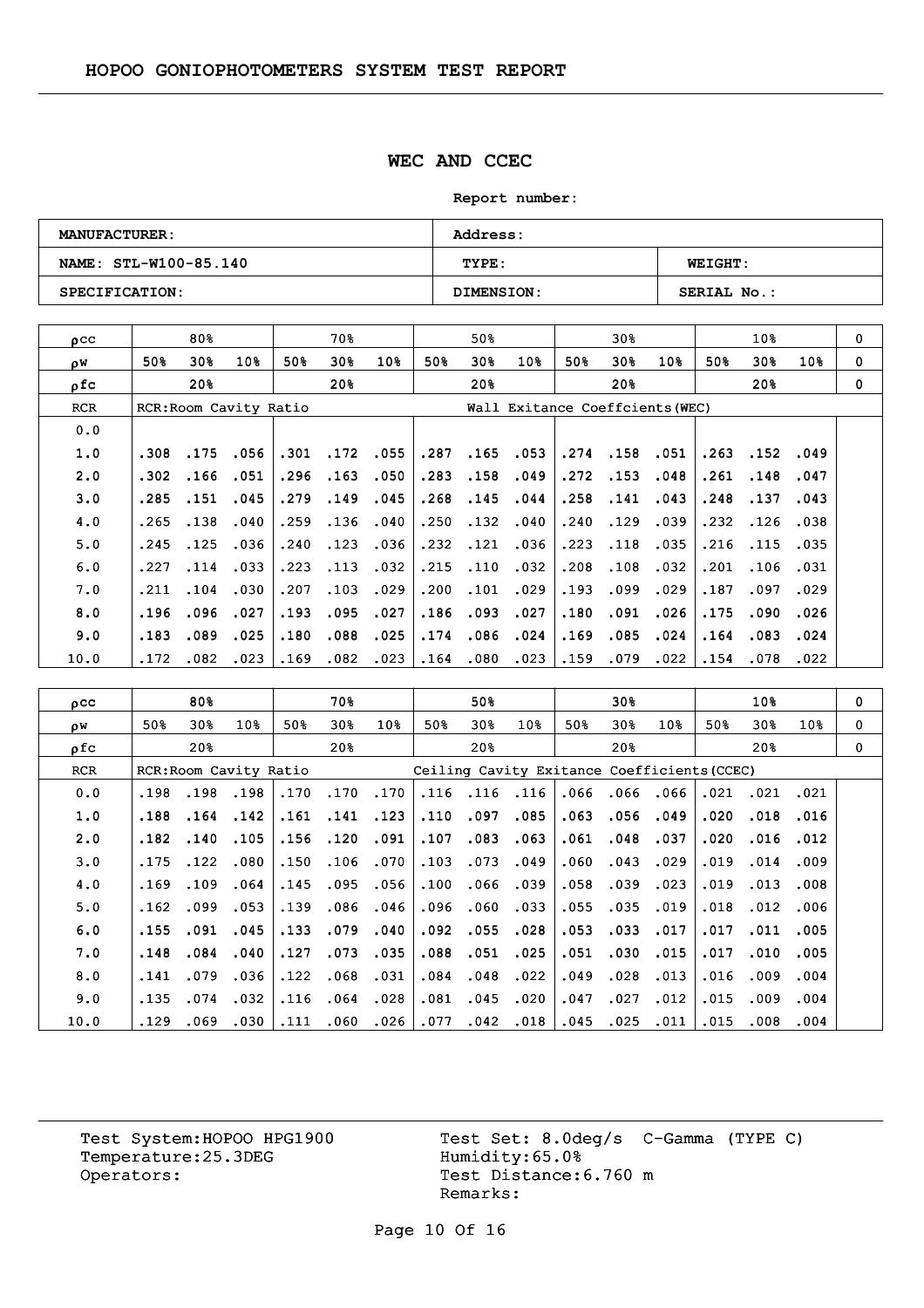## **Uncorrected UGR Table**

**Report number:** 

|                   | <b>MANUFACTURER:</b> |                       |      |                                                    |      | Address:   |      |      |                 |      |      |  |  |
|-------------------|----------------------|-----------------------|------|----------------------------------------------------|------|------------|------|------|-----------------|------|------|--|--|
|                   |                      | NAME: STL-W100-85.140 |      |                                                    |      | TYPE:      |      |      | <b>WEIGHT:</b>  |      |      |  |  |
|                   | SPECIFICATION:       |                       |      |                                                    |      | DIMENSION: |      |      | SERIAL No.:     |      |      |  |  |
| ceiling/cavity    |                      | 0.7                   | 0.7  | 0.5                                                | 0.5  | 0.3        | 0.7  | 0.7  | 0.5             | 0.5  | 0.3  |  |  |
|                   | walls                | 0.5                   | 0.3  | 0.5                                                | 0.3  | 0.3        | 0.5  | 0.3  | 0.5             | 0.3  | 0.3  |  |  |
|                   | working plane        | 0.2                   | 0.2  | 0.2                                                | 0.2  | 0.2        | 0.2  | 0.2  | 0.2             | 0.2  | 0.2  |  |  |
| Room dimensions   |                      |                       |      | Viewed crosswise                                   |      |            |      |      | Viewed endwise  |      |      |  |  |
| $x = 2H$ $y = 2H$ |                      | 25.3                  | 26.9 | 25.6                                               | 27.2 | 27.4       | 31.4 | 33.0 | 31.7            | 33.2 | 33.5 |  |  |
|                   | 3н                   | 25.7                  | 27.2 | 26.0                                               | 27.4 | 27.7       | 34.2 | 35.7 | 34.5            | 36.0 | 36.2 |  |  |
|                   | 4H                   | 25.6                  | 27.0 | 25.9                                               | 27.3 | 27.6       | 34.3 | 35.7 | 34.6            | 36.0 | 36.3 |  |  |
|                   | 6H                   | 25.5                  | 26.8 | 25.8                                               | 27.1 | 27.4       | 34.2 | 35.5 | 34.5            | 35.8 | 36.1 |  |  |
|                   | 8H                   | 25.4                  | 26.7 | 25.8                                               | 27.0 | 27.3       | 34.1 | 35.4 | 34.5            | 35.7 | 36.0 |  |  |
|                   | 12H                  | 25.4                  | 26.6 | 25.7                                               | 26.9 | 27.2       | 34.1 | 35.3 | 34.5            | 35.6 | 36.0 |  |  |
|                   |                      |                       |      |                                                    |      |            |      |      |                 |      |      |  |  |
| 4H                | 2H                   | 27.1                  | 28.6 | 27.5                                               | 28.8 | 29.1       | 31.6 | 33.0 | 31.9            | 33.3 | 33.6 |  |  |
|                   | 3H                   | 27.4                  | 28.6 | 27.8                                               | 28.9 | 29.3       | 34.4 | 35.7 | 34.8            | 36.0 | 36.3 |  |  |
|                   | 4H                   | 27.3                  | 28.4 | 27.7                                               | 28.7 | 29.1       | 34.5 | 35.7 | 34.9            | 36.0 | 36.4 |  |  |
|                   | 6H                   | 27.2                  | 28.2 | 27.6                                               | 28.5 | 28.9       | 34.5 | 35.4 | 34.9            | 35.8 | 36.2 |  |  |
|                   | 8H                   | 27.1                  | 28.1 | 27.6                                               | 28.4 | 28.9       | 34.4 | 35.3 | 34.8            | 35.7 | 36.1 |  |  |
|                   | 12H                  | 27.1                  | 27.9 | 27.5                                               | 28.3 | 28.8       | 34.4 | 35.2 | 34.8            | 35.6 | 36.0 |  |  |
|                   |                      |                       |      |                                                    |      |            |      |      |                 |      |      |  |  |
| 8H                | 4H                   | 27.7                  | 28.6 | 28.1                                               | 29.0 | 29.4       | 34.4 | 35.3 | 34.9            | 35.7 | 36.1 |  |  |
|                   | 6H                   | 27.6                  | 28.3 | 28.1                                               | 28.8 | 29.2       | 34.4 | 35.1 | 34.8            | 35.5 | 36.0 |  |  |
|                   | 8H                   | 27.6                  | 28.2 | 28.0                                               | 28.7 | 29.1       | 34.3 | 35.0 | 34.8            | 35.4 | 35.9 |  |  |
|                   | 12H                  | 27.5                  | 28.1 | 28.0                                               | 28.6 | 29.1       | 34.3 | 34.9 | 34.8            | 35.3 | 35.8 |  |  |
|                   |                      |                       |      |                                                    |      |            |      |      |                 |      |      |  |  |
| 12H               | 4H                   | 27.6                  | 28.5 | 28.1                                               | 28.9 | 29.3       | 34.4 | 35.2 | 34.8            | 35.6 | 36.1 |  |  |
|                   | 6H                   | 27.6                  | 28.2 | 28.0                                               | 28.7 | 29.1       | 34.3 | 35.0 | 34.8            | 35.4 | 35.9 |  |  |
|                   | 8H                   | 27.5                  | 28.1 | 28.0                                               | 28.6 | 29.1       | 34.3 | 34.8 | 34.8            | 35.3 | 35.8 |  |  |
|                   |                      |                       |      | Variations with the observer position at spacings: |      |            |      |      |                 |      |      |  |  |
| $S = 1.0H$        |                      |                       |      | $+ 0.4 / - 0.4$                                    |      |            |      |      | $+ 0.2 / - 0.3$ |      |      |  |  |
|                   | 1.5H                 |                       |      | $+1.1 / -1.1$                                      |      |            |      |      | $+ 0.6 / - 0.8$ |      |      |  |  |
|                   | 2.0H                 |                       |      | $+ 0.9 / - 1.9$                                    |      |            |      |      | $+ 2.1 / - 2.1$ |      |      |  |  |

CIE Pub.117 Corrected 11411 lm Total Lamp Luminous Flux.(8log(F/F0) = 8.5)

Temperature:25.3DEG Operators: Test Distance: 6.760 m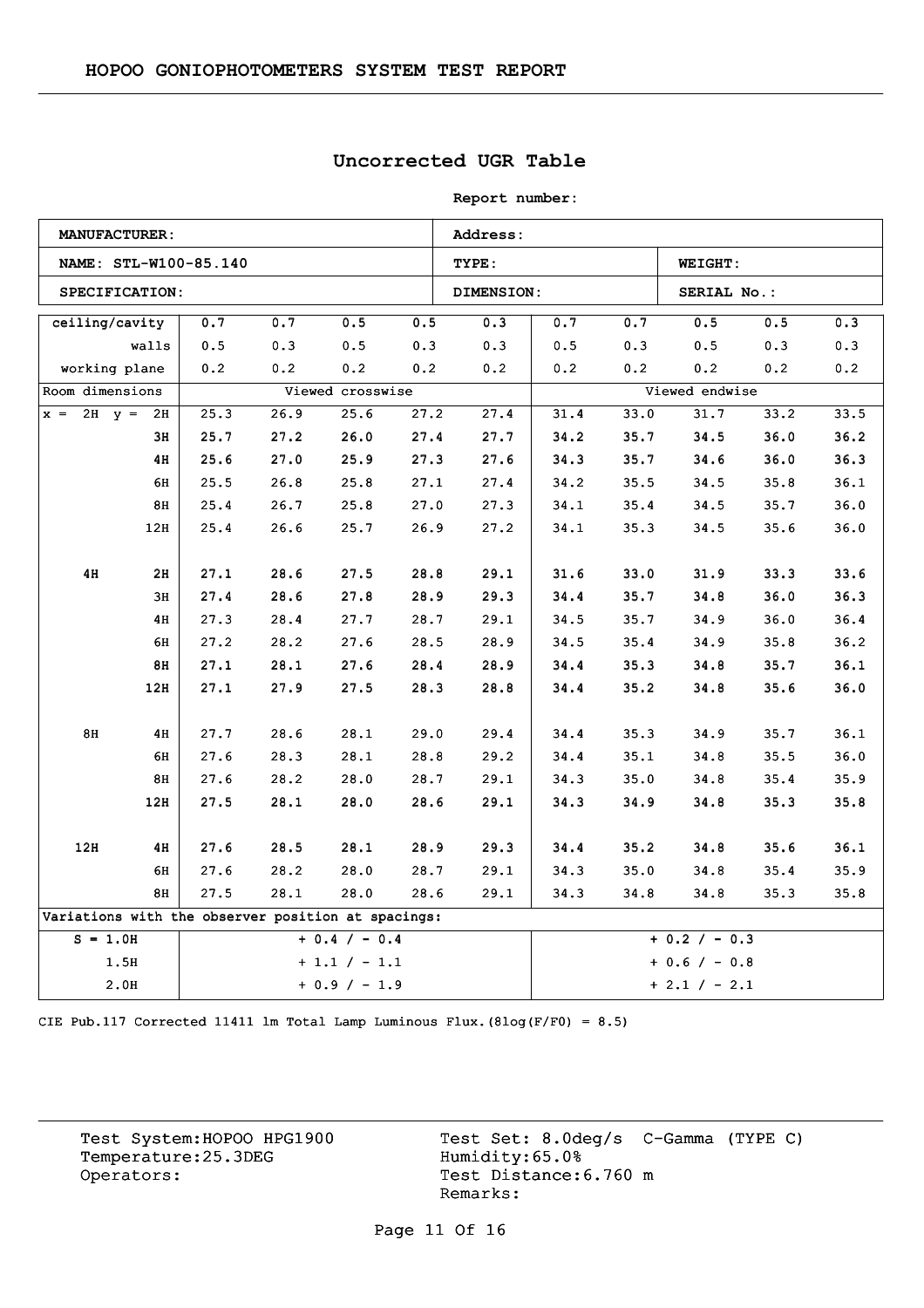## **UTILIZATION FACTORS TABLE**

**Report number:** 

| <b>MANUFACTURER:</b>  | Address:   |                |
|-----------------------|------------|----------------|
| NAME: STL-W100-85.140 | TYPE:      | <b>WEIGHT:</b> |
| SPECIFICATION:        | DIMENSION: | SERIAL No.:    |

|               | <b>REFLECTANCE</b>                                               |     |                               |           |     |                   |     |     |     |           |  |
|---------------|------------------------------------------------------------------|-----|-------------------------------|-----------|-----|-------------------|-----|-----|-----|-----------|--|
| Ceiling       | 0.8                                                              | 0.8 | 0.8                           | 0.7       | 0.7 | 0.7               | 0.5 | 0.5 | 0.5 | 0         |  |
| Walls         | 0.7                                                              | 0.5 | 0.3                           | 0.7       | 0.5 | 0.3               | 0.7 | 0.5 | 0.3 | $\pmb{0}$ |  |
| Working plane | 0.2                                                              | 0.2 | 0.2                           | 0.2       | 0.2 | 0.2               | 0.2 | 0.2 | 0.2 | 0         |  |
| ROOM INDEX    |                                                                  |     | UTILIZATION FACTORS (PERCENT) |           |     | $k(RI)$ x RCR = 5 |     |     |     |           |  |
| $k = 0.60$    | 51                                                               | 38  | 30                            | 50        | 38  | 30                | 49  | 37  | 30  | 23        |  |
| 0.80          | 61                                                               | 48  | 40                            | 60        | 48  | 40                | 58  | 47  | 40  | 32        |  |
| 1.00          | 71                                                               | 58  | 50                            | 69        | 58  | 50                | 67  | 59  | 49  | 41        |  |
| 1.25          | 79                                                               | 67  | 59                            | 77        | 66  | 59                | 74  | 65  | 58  | 50        |  |
| 1.50          | 84                                                               | 73  | 66                            | 82        | 72  | 65                | 79  | 70  | 64  | 56        |  |
| 2.00          | 92                                                               | 83  | 76                            | 90        | 82  | 75                | 87  | 79  | 74  | 65        |  |
| 2.50          | 97                                                               | 89  | 82                            | 95        | 87  | 81                | 91  | 84  | 79  | 71        |  |
| 3.00          | 101                                                              | 94  | 88                            | 99        | 92  | 87                | 94  | 89  | 85  | 76        |  |
| 4.00          | 106                                                              | 100 | 95                            | 103       | 98  | 94                | 99  | 94  | 91  | 82        |  |
| 5.00          | 108                                                              | 104 | 100                           | 106       | 102 | 98                | 101 | 98  | 95  | 85        |  |
| ROOM INDEX    |                                                                  |     |                               | UF(total) |     |                   |     |     |     | Direct    |  |
|               | According to DIN EN 13032-2 2004<br>$SHRNOM = 1.25$<br>Suspended |     |                               |           |     |                   |     |     |     |           |  |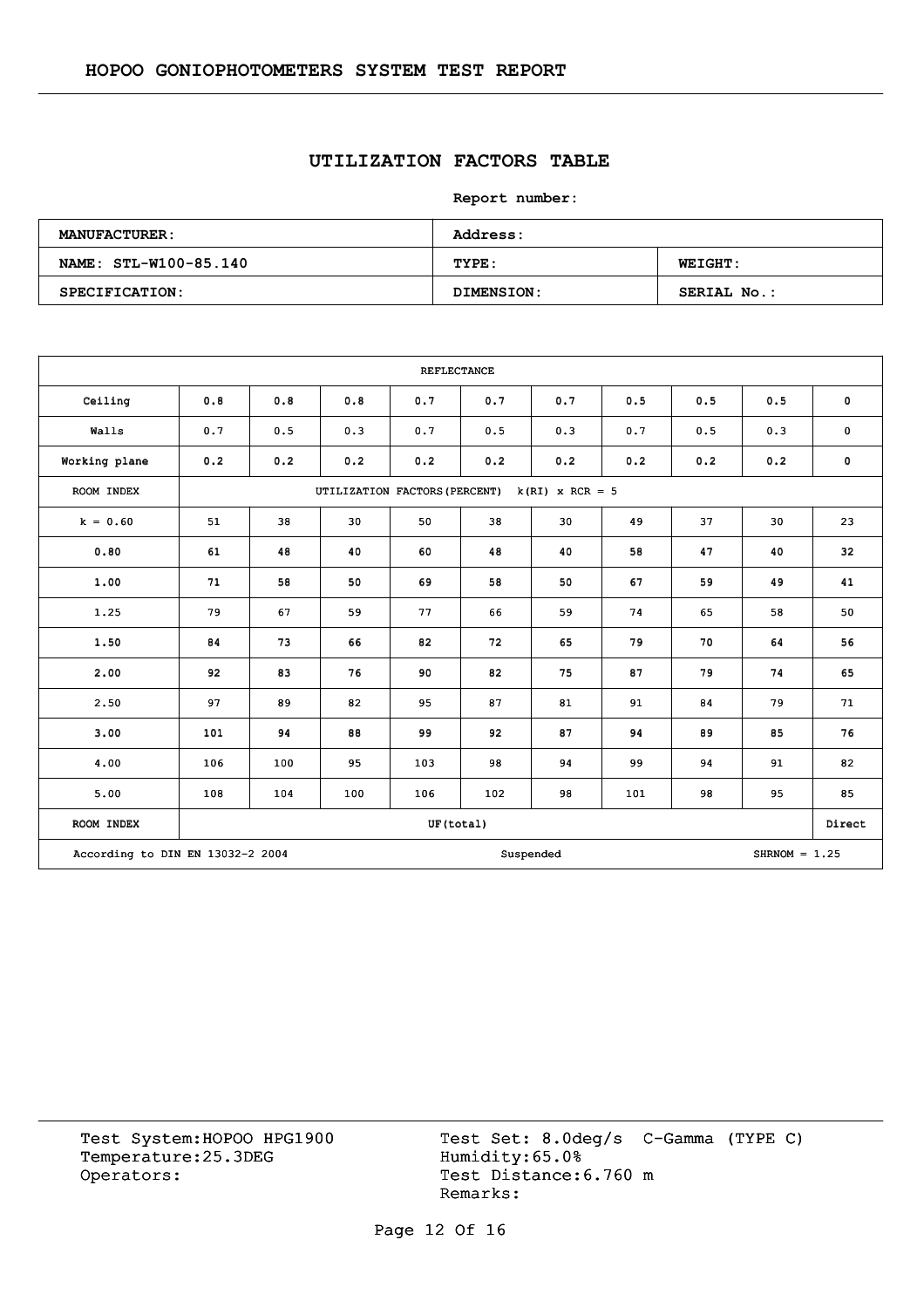### **ISOCANDELA DIAGRAM**

**Report number:** 

| <b>MANUFACTURER:</b>  | <b>Address:</b> |                    |
|-----------------------|-----------------|--------------------|
| NAME: STL-W100-85.140 | TYPE:           | <b>WEIGHT:</b>     |
| <b>SPECIFICATION:</b> | DIMENSION:      | <b>SERIAL No.:</b> |



Temperature:25.3DEG Operators: Test Distance: 6.760 m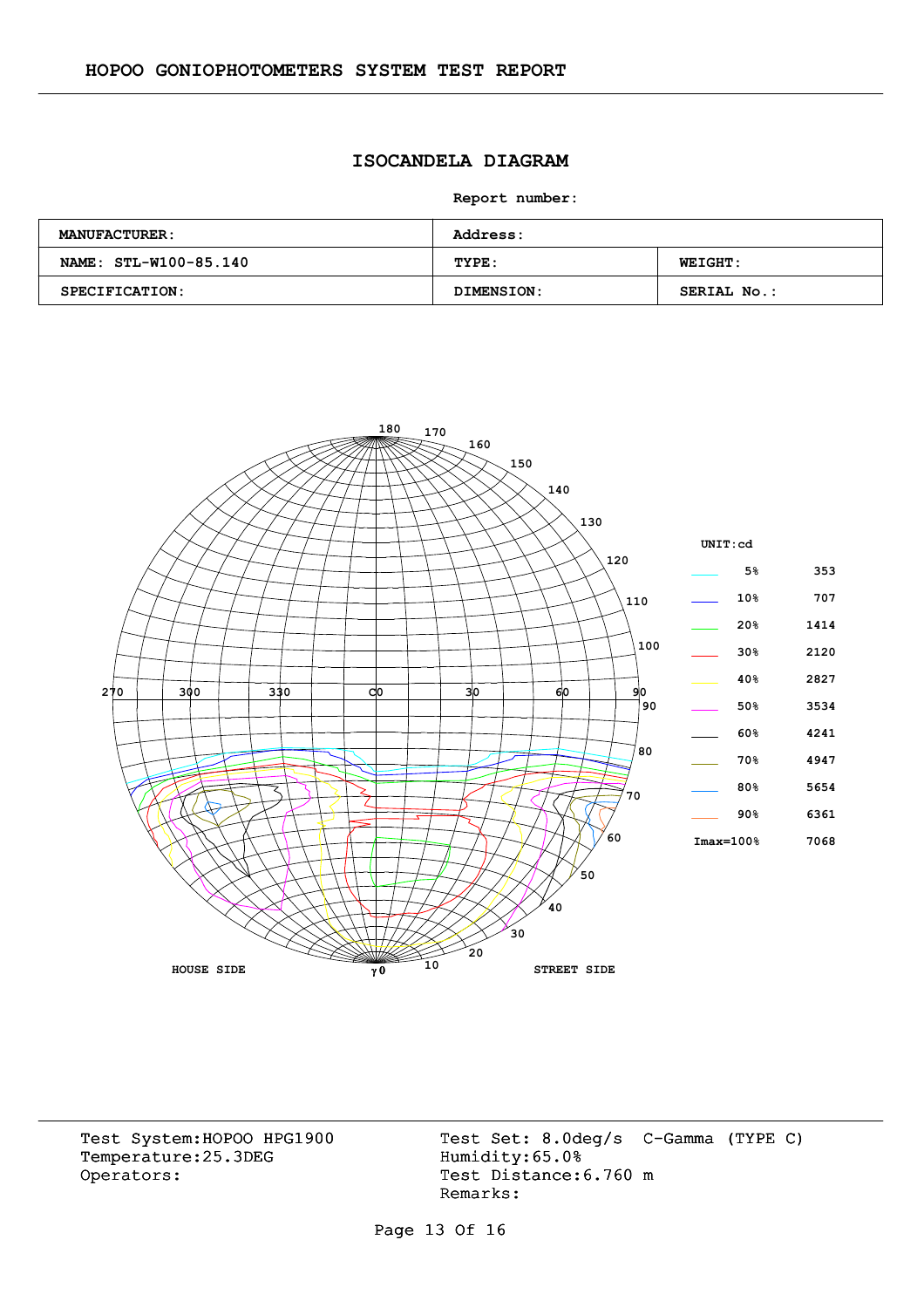#### **ISOLUX DIAGRAM**

**Report number:** 

| <b>MANUFACTURER:</b>  | <b>Address:</b>   |                    |  |  |  |  |
|-----------------------|-------------------|--------------------|--|--|--|--|
| NAME: STL-W100-85.140 | TYPE:             | <b>WEIGHT:</b>     |  |  |  |  |
| SPECIFICATION:        | <b>DIMENSION:</b> | <b>SERIAL No.:</b> |  |  |  |  |



#### ILLUMINANCE AT MH=10 m, Enadir =  $30.68$  lx





Temperature:25.3DEG Operators: Test Distance: 6.760 m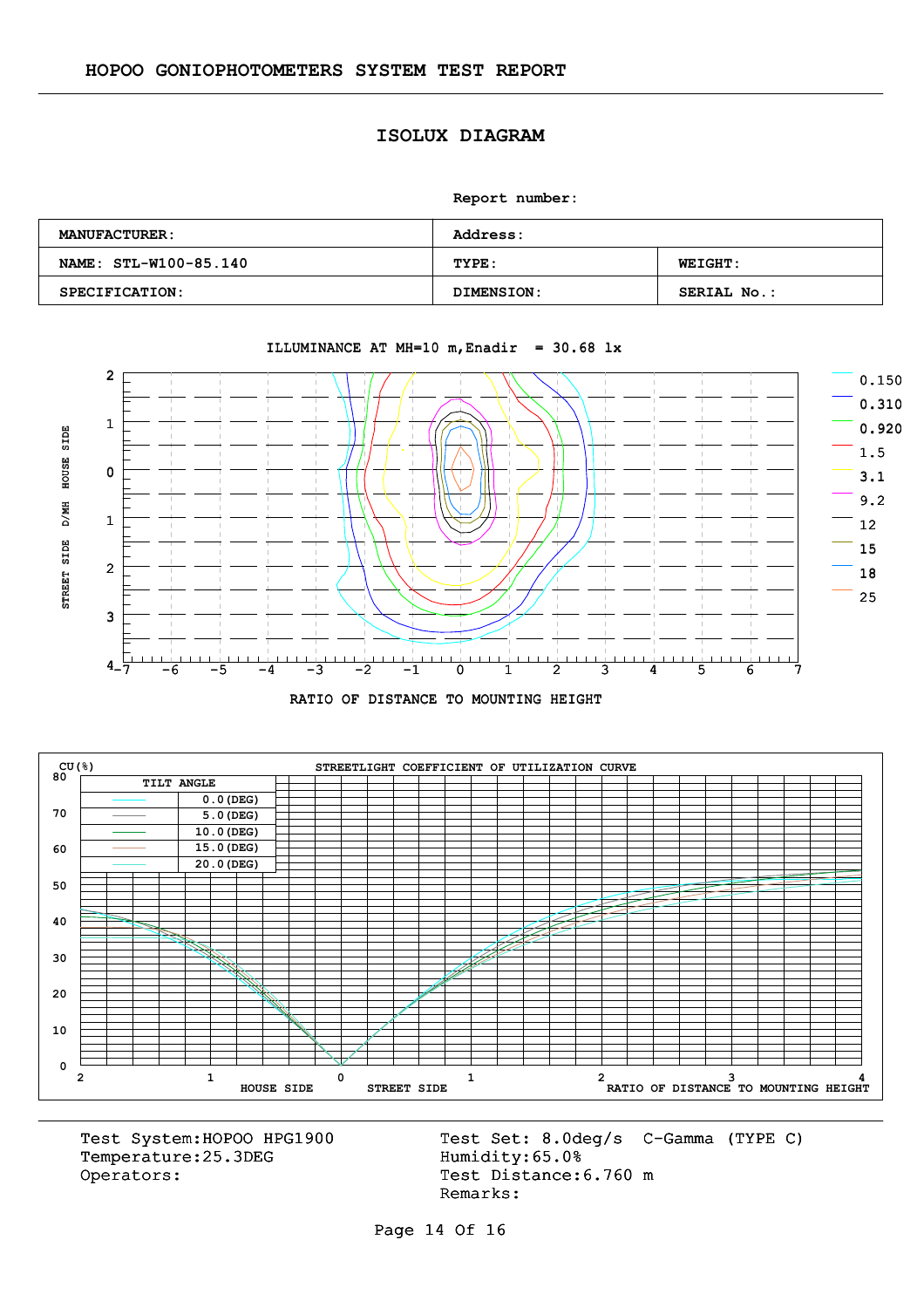#### **ISOCANDELA DIAGRAM**

**Report number:** 

| <b>MANUFACTURER:</b>  | <b>Address:</b> |                    |  |  |  |  |
|-----------------------|-----------------|--------------------|--|--|--|--|
| NAME: STL-W100-85.140 | TYPE:           | <b>WEIGHT:</b>     |  |  |  |  |
| SPECIFICATION:        | DIMENSION:      | <b>SERIAL No.:</b> |  |  |  |  |



Temperature:25.3DEG Operators: Test Distance: 6.760 m